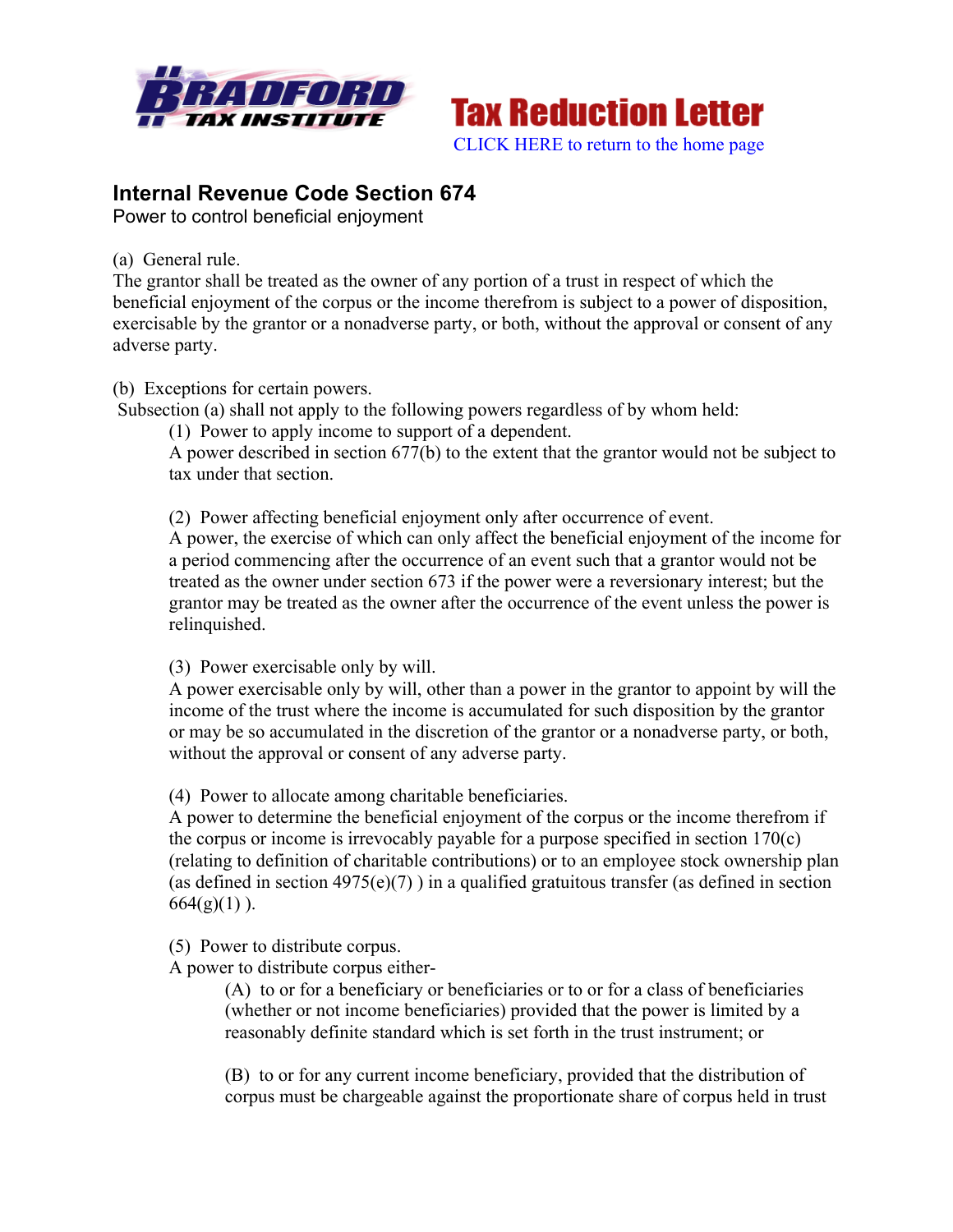for the payment of income to the beneficiary as if the corpus constituted a separate trust.

A power does not fall within the powers described in this paragraph if any person has a power to add to the beneficiary or beneficiaries or to a class of beneficiaries designated to receive the income or corpus, except where such action is to provide for after-born or after-adopted children.

(6) Power to withhold income temporarily.

A power to distribute or apply income to or for any current income beneficiary or to accumulate the income for him, provided that any accumulated income must ultimately be payable-

(A) to the beneficiary from whom distribution or application is withheld, to his estate, or to his appointees (or persons named as alternate takers in default of appointment) provided that such beneficiary possesses a power of appointment which does not exclude from the class of possible appointees any person other than the beneficiary, his estate, his creditors, or the creditors of his estate, or

(B) on termination of the trust, or in conjunction with a distribution of corpus which is augmented by such accumulated income, to the current income beneficiaries in shares which have been irrevocably specified in the trust instrument.

Accumulated income shall be considered so payable although it is provided that if any beneficiary does not survive a date of distribution which could reasonably have been expected to occur within the beneficiary's lifetime, the share of the deceased beneficiary is to be paid to his appointees or to one or more designated alternate takers (other than the grantor or the grantor's estate) whose shares have been irrevocably specified. A power does not fall within the powers described in this paragraph if any person has a power to add to the beneficiary or beneficiaries or to a class of beneficiaries designated to receive the income or corpus except where such action is to provide for after-born or afteradopted children.

(7) Power to withhold income during disability of a beneficiary.

A power exercisable only during-

(A) the existence of a legal disability of any current income beneficiary, or

(B) the period during which any income beneficiary shall be under the age of 21 years,

to distribute or apply income to or for such beneficiary or to accumulate and add the income to corpus. A power does not fall within the powers described in this paragraph if any person has a power to add to the beneficiary or beneficiaries or to a class of beneficiaries designated to receive the income or corpus, except where such action is to provide for after-born or after-adopted children.

(8) Power to allocate between corpus and income.

A power to allocate receipts and disbursements as between corpus and income, even though expressed in broad language.